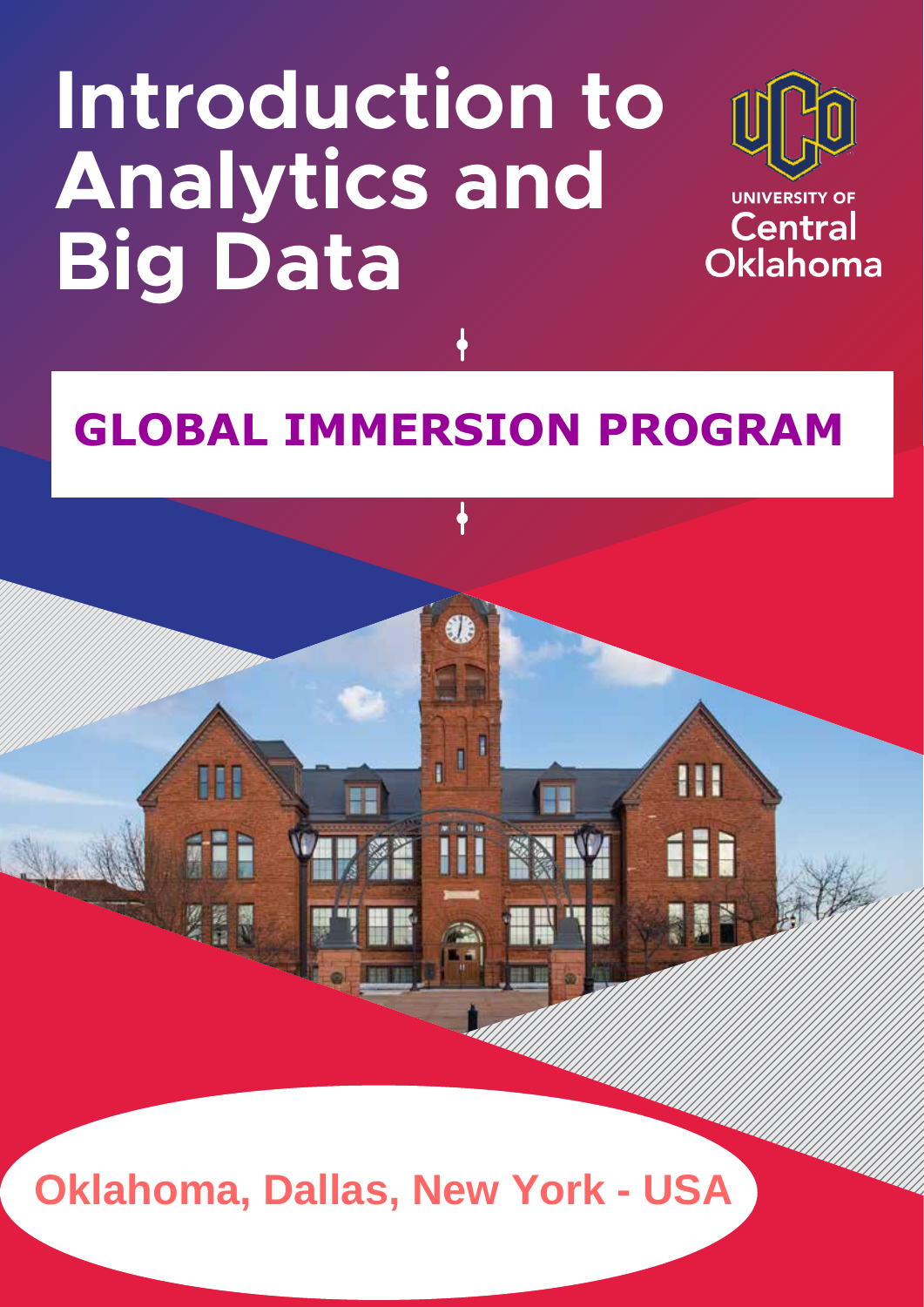Travel to US for two weeks of classes at the University of Central Oklahoma. Get a beginner's guide to Understanding Analytics and Big Data. Stay on Dorm's and spend time with the local students on campus and experience campus life in the US. Visit Industries in Oklahoma and Dallas, Texas. The group will also visit New York and other places of interest on the East Coast.



The University of Central Oklahoma (UCO or Central) is a **public university** in **Edmond, Oklahoma**. The **third largest university in Oklahoma**, with more than **17,000 students** and approximately **434 full-time and 400 adjunct faculty**. Founded in **1890**, making it one of the oldest universities in the southwest region of the United States.

#### **Quick Facts about UCO College of Business**

- • **AACSB Accredited**
- • **Ranked 160 on Forbes List**
- • **Ranked under US News #25 in Top Public Schools**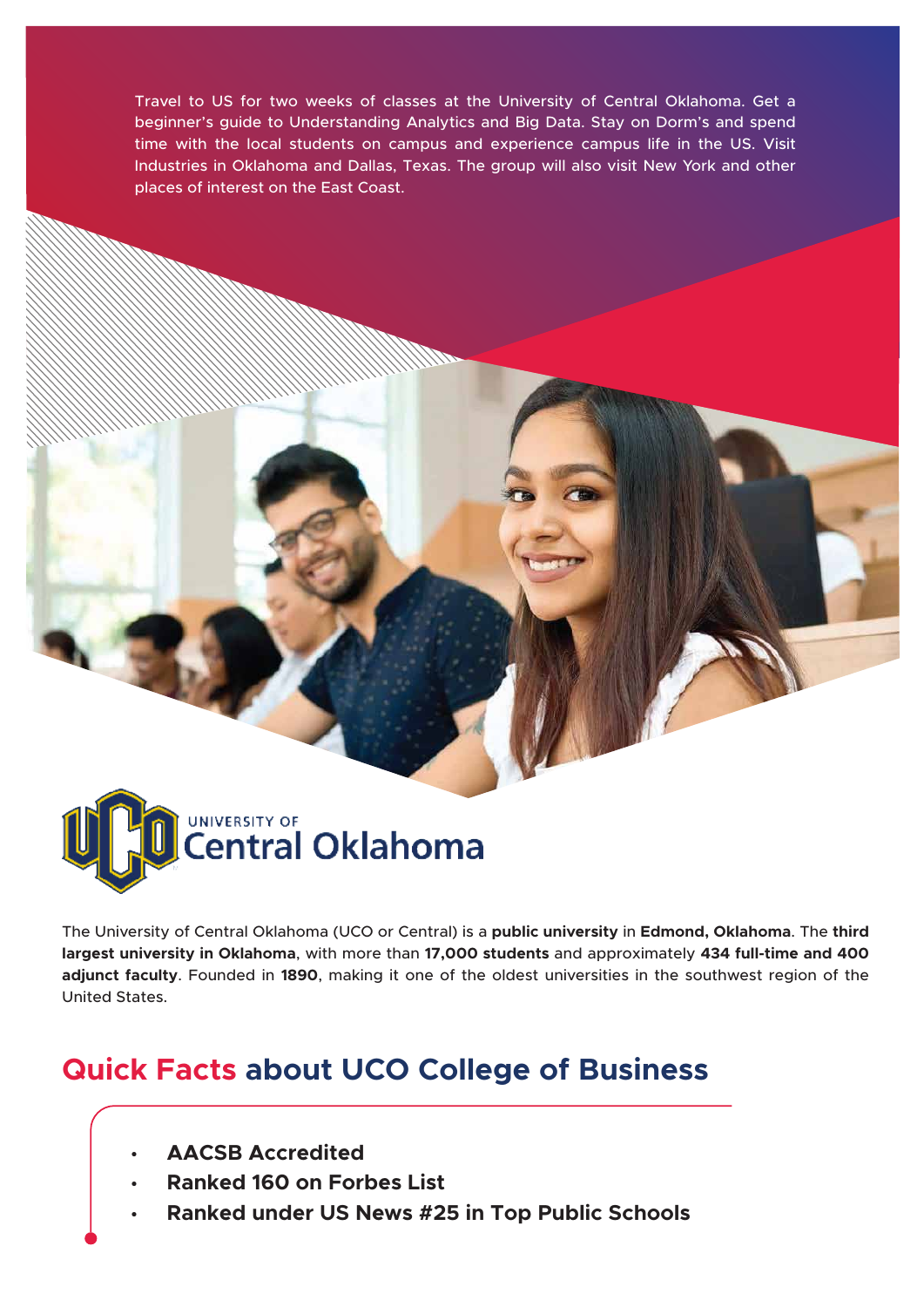### **Program Details**

| Program                    |                | <b>Introduction to Analytics and Big Data</b>                                                                                                                                                                                 |
|----------------------------|----------------|-------------------------------------------------------------------------------------------------------------------------------------------------------------------------------------------------------------------------------|
| <b>Topics Covered</b>      | $\ddot{\cdot}$ | <b>Introduction to Analytics, Financial Analytics</b><br><b>Marketing Analytics &amp; HR Analytics</b><br>(30 Hrs Classroom Session)                                                                                          |
| Duration                   | $\ddot{\cdot}$ | 18 Days (15 days on Campus at UCO along with Industrial visits<br>and 3 days at New York)                                                                                                                                     |
| <b>Course Description:</b> |                | Beginners guide to understanding analytics and its relevance<br>in the present-day business, in simple Business analytics involves<br>accumulating, processing and analysing this data to inform<br>business decision making. |